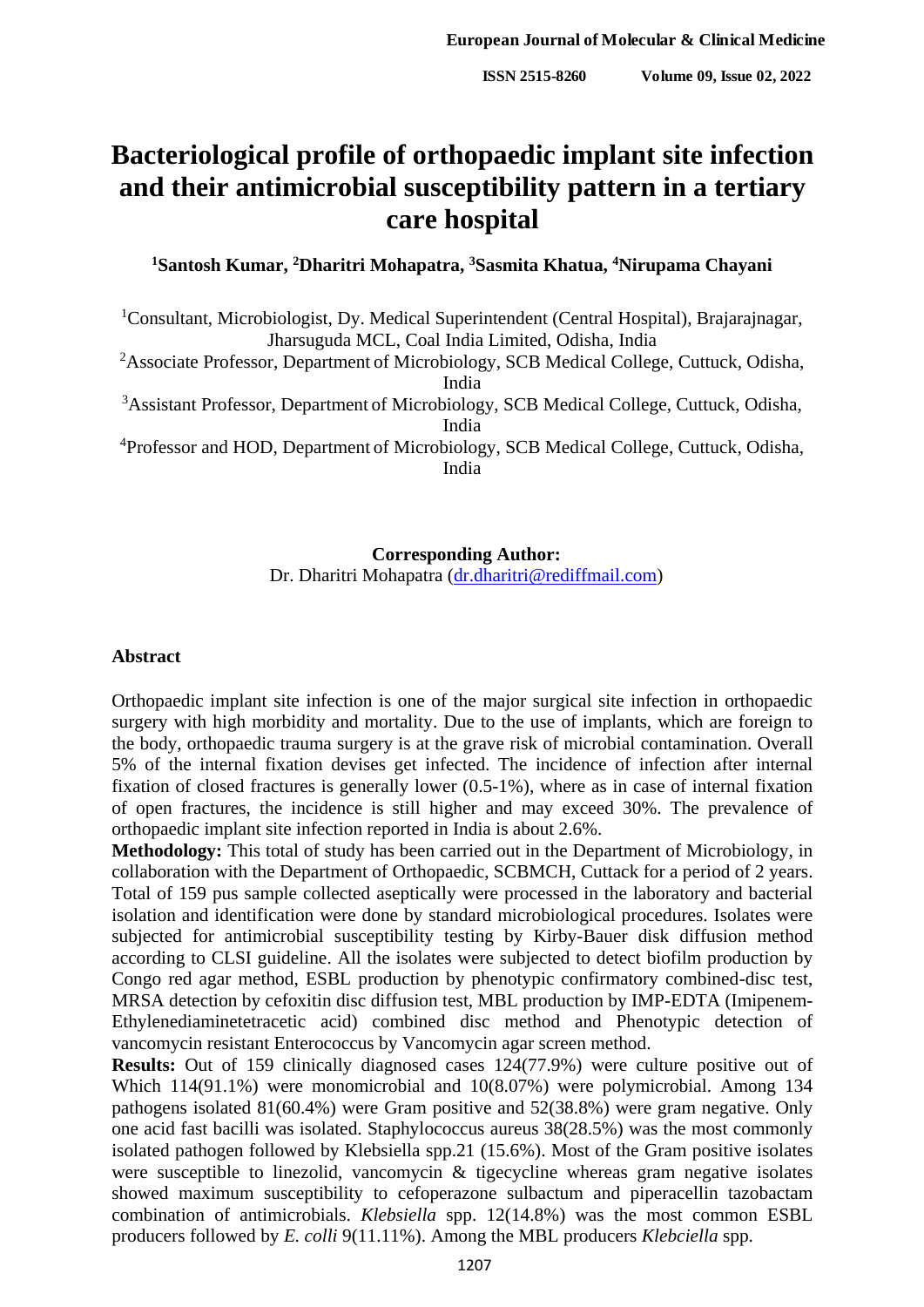6(7.4%) was most common organism. Out of 134 isolated pathogen 82(61.6%) were biofilm producer and staph. aureus 24(18.05%) being the commonest. Out of 3 isolates of Enterococci 1(33.3%) was VRE.

**Conclusion:** Our study revealed high rates of antimicrobial resistance in our Hospital. Strict adherence to antimicrobial policy and multidisciplinary approach involving orthopaedic surgeons and infectious diseases specialists and microbiologists will reduce the incidence of orthopaedic implant site infection.

**Keywords:** OISI, biofilm, MRSA, ESBL, MBL, VRE

#### **Introduction**

Orthopaedic implant site infection is one of the major surgical site infection associated with high morbidity and mortality. Orthopaedic trauma surgery is always at a risk of infection due to use of implants for open reduction and internal fixation. Since the implants used are foreign to the body, there is always a risk of microbial contamination and infection. The endogenous or exogenous microorganisms that enter the wound during surgery are responsible for those infections. Major risk factor for development of orthopaedic implant site infection depends upon the exlent of damage to the soft tissues and periosteum following fracture Pathogenesis of orthopaedic implant site infection involves interaction between the host, the implant is devoid of microcirculation the microorganisms proliferates and undergoes phenotypic alterations to form a bio film. These microorganisms survive within the biofilm causing a difficulty in delivery of antibiotics. Any delay in the treatment of these infection will lead to significant morbidity and prolong hospitalisation. Hence one should have knowledge on the microbiological profile and their antibiotic susceptibility pattern for aggressive treatment and to prevent complication. As the data varies from hospital to hospital the study was done in view of evaluating the causative organisms, their antimicrobial susceptibility pattern and their potential to form biofilms.

The orthopaedic implants and prosthetic surgery has become one of the commonest orthopaedic operation, because of the success of this procedure in restoring function of fractured bones and prostheses for load bearing joints like hip, knee etc. This is the major procedure to alleviate pain and to improve mobility in people with fractured bone and damaged joints [1]. Moreover, the number of elderly and trauma patients requiring internal fixation or joint replacement devices is steadily increasing due to increased life expectancy and urbanisation. Due to the use of implants for open reduction and internal fixation, which are foreign to the body, orthopaedic trauma surgery is at grave risk of microbial contamination and infection [1]. Open or compound fractures are fractures that communicate with the outside environment through skin wounds and pose increased risk of infection [2].

Though the incidence of orthopaedic implant related infection has been reduced to less than 1%, it remains a diagnostic, therapeutic and cost related problem [3]. It is said that overall 5% of internal fixation devices get infected, whereas the incidence of infection after internal fixation of closed fractures is generally lower (0.5% -2%). In case of internal fixation of open fractures, the incidence is still higher and may exceed  $30\%$  [4, 5, 6, 7, 8]. The prevalence of orthopaedic implant site infection reported in India is about 2.6% [9]. In this study, we have isolated the organisms at orthopaedic implant associated infection and evaluated their drug sensitivity patterns. Also correlated with the various risk factors associated with orthopaedic implant site infection.

### **Materials and Methods**

The study was conducted in the department of Microbiology S.C.B Medical College, Cuttack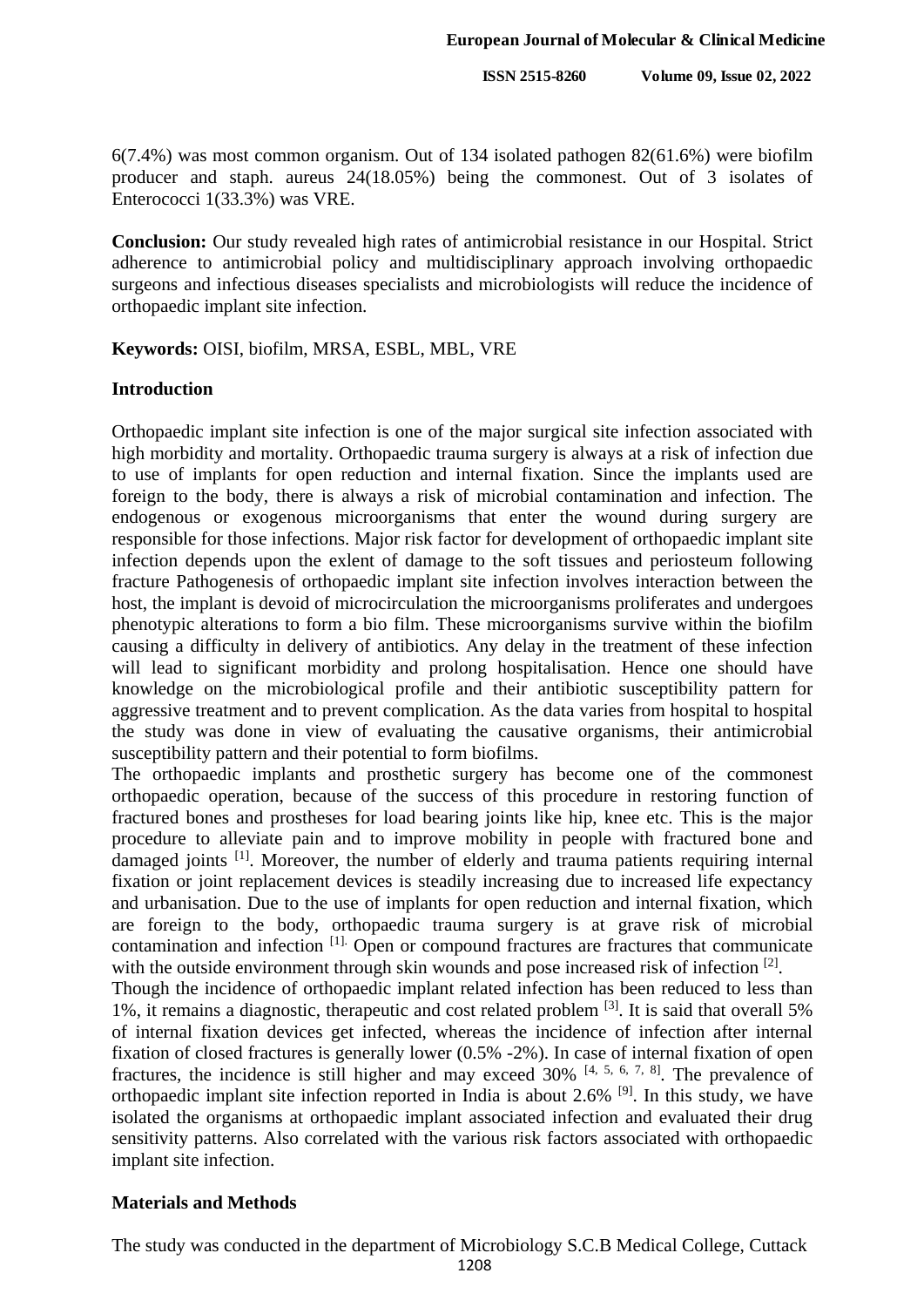from for a period of two years from September-2016 to August- 2018. The study group comprised of a total of 159 patients who had undergone orthopaedic implant or prosthetic surgery and presented with signs and symptoms of infection. The institutional ethical committee approval and inform concents of the patients were obtained. The demographic data like age, sex, duration and the type of implant and the risk factors were noted.

The samples collected from the secretions present adjacent to the infected implant and tissues by using sterile swab or sterile syringe, and immediately transferred to Microbiology laboratory. All the samples were subjected to Gram staining and ZN staining. Swab were inoculated onto 5% sheep blood agar, Mac Conkey agar and BHI broth. The plates were incubated at  $37^{\circ}$  C for 24-48 hrs. and examined for growth of bacteria. All positive cultures were identified by their *characteristic* colony morphology, Gram staining and confirmed by standard biochemical tests. Samples which were positive for AFB were inoculated on LJ medium. Subcultures done from BHI broth if no growth was observed. Anti-microbial susceptibility testing done on Muller Hilton Agar by Kirby Bauer's disc diffusion method as per CLSI guidelines. All the confirmed staph aureus isolates and coagulase negative staphylococcus spp. (CONS) strains were screened for methicellin Resistance based on disc diffusion methods using Cefoxitin (30µg) disc obtained from Himedia Lab. Pvt Ltd (fig-1). Biofilm production were tested using Congo Red Agar method (fig-2). MBL production by IMP-EDTA (Imipenem-Ethylenediaminetetraacetic acid) combined disc method, ESBL production by phenotypic confirmatory combined-disc test, and phenotypic detection of vancomycin resistant Enterococcus by Vancomycin agar screen method [10-14].

#### **Results**

Out of 159 clinically diagnosed cases, 124 (77.98%) were culture positive and 35 (22.02%) were culture negative. Majority of the patients 68 (42.76%) belonged to the age group of 31- 40 year followed by age group of 41-50 year 39 (24.52%). Among the culture positive cases, majority 56 (35.22%) were in the age group of 31-40 year followed by the age group of 41-50 year 30 (18.86%) (Table 1).

| Age groups (years) | <b>Positive</b> | <b>Negative</b> | <b>Total</b> |
|--------------------|-----------------|-----------------|--------------|
| <10                | $0(0\%)$        | $0(0\%)$        | $0(0\%)$     |
| $10 - 20$          | 2(1.26%)        | $1(0.62\%)$     | 3(1.88%)     |
| $21 - 30$          | 23(14.46%)      | $7(4.40\%)$     | 30(18.86%)   |
| $31 - 40$          | 56(35.22%)      | $12(7.54\%)$    | 68(42.76%)   |
| $41 - 50$          | 30(18.86%)      | $9(5.66\%)$     | 39(24.52%)   |
| 51-60              | $9(5.66\%)$     | $4(2.51\%)$     | 13(8.17%)    |
| 61-70              | $4(2.51\%)$     | 2(1.26%)        | 6(3.77%)     |
| 71-80              | $0(0\%)$        | $0(0\%)$        | $0(0\%)$     |
| Total              | 124(77.98%)     | 35(22.02%)      | 159(100%)    |

**Table 1:** Culture positive and negative of samples with respect to age groups.

Out of 159 cases, males were 105 (66.04%) and females were 54 (33.96%). Among all culture positive cases of orthopaedic implant site infection, 81 (50.95%) were male, whereas 43 (27.04%) were female (p value 0.87; chi-square (Ψ²) value 0.024). Male to female ratio was foun to be 1.8:1. Among all suspected cases of infection, most common implant used was plates in long bones 85 (53.46%), followed by Kuntscher nails 42 (26.41%) and most common implant infected was plates in long bones 85 (53.46%), followed by Kuntscher nails 42 (26.41%). Knee prostheses has lower infection rate as compared to other, but there is no significant difference (Pearson chi-square (Ψ<sup>2</sup>) value 1.93; df = 5; p value= 0.859) of occurrence of infection is found among the orthopaedic implants (Table 2). Out of 124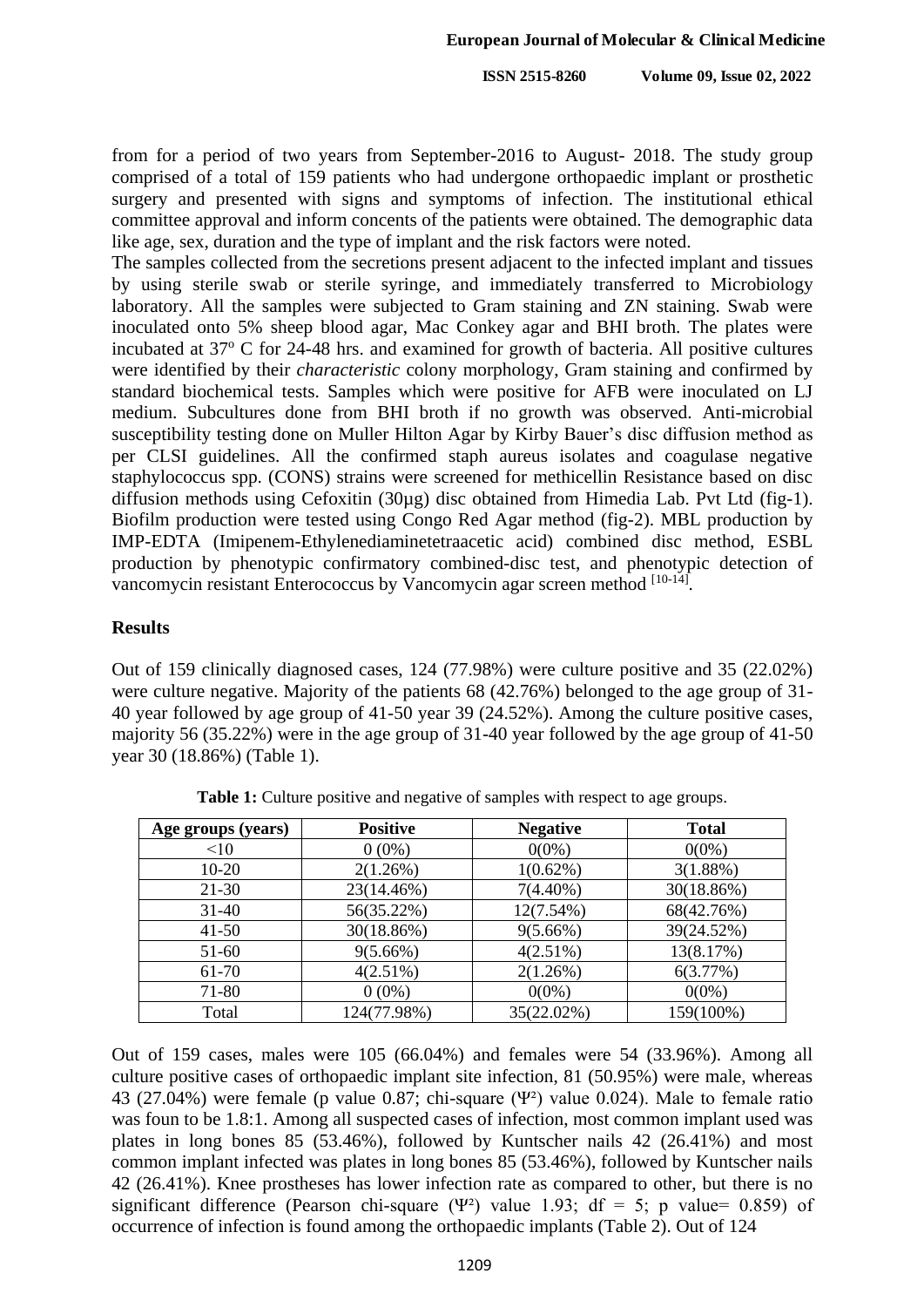culture positive sample, monomicrobial infection were observed in 114 (91.13%) cases while 10 (8.07%) showed polymicrobial infection. There was 10 (8.07%) polymicrobial growth with two isolates among all culture positive cases.

| <b>Implants/Prostheses</b>     | <b>No. of Implants/Prostheses</b><br>used | No. of Implants/Prostheses infected |
|--------------------------------|-------------------------------------------|-------------------------------------|
| Plates in long bones           | 85(53.46%)                                | 66(53.22%)                          |
| Kuntscher nails                | $42(26.41\%)$                             | 34(27.43%)                          |
| Cannulated screws              | 7(4.39%)                                  | $6(4.84\%)$                         |
| Cerclage wire                  | $4(2.51\%)$                               | $3(3.22\%)$                         |
| Austin-moore<br>endoprostheses | 10(6.29%)                                 | $8(6.45\%)$                         |
| Knee prostheses                | $11(6.98\%)$                              | $7(5.64\%)$                         |
| Total                          | 159(100%)                                 | 124(100%)                           |

**Table 2:** Number of implants used and which revealed infections.

Including the 10 pathogens from polymicrobial growth, total 134 pathogens have been isolated from 124 culture positive sample. Out of 134 pathogens, Gram negative pathogens were 81 (60.44%) and Gram-positive pathogens were 52 (38.80%). There was only one (0.74%) isolate of acid fast bacilli (AFB). The most common isolated pathogen was Staphylococcus aureus 38 (28.35%), followed by Klebsiella spp. 21 (15.68%) and Escherichia coli 16 (11.95%). There was only one (0.74%) isolate of Mycobacterium tuberculosis (Table 3).

**Table 3:** Number of organism isolated from implant cite of orthopaedic wound infections.

| <b>Organisms</b>                  | <b>Number</b> | $\frac{6}{9}$ |
|-----------------------------------|---------------|---------------|
| Staphylococcus aureus             | 38            | 28.35%        |
| Coagulase negative Staphylococcus | 11            | 8.20%         |
| Enterococcus spp.                 | 3             | 2.23%         |
| Klebsiella spp                    | 21            | 15.68%        |
| Pseudomonas aeruginosa            | 13            | 9.71%         |
| Escherichia coli                  | 16            | 11.95%        |
| Acinetobacter spp.                | 11            | 8.20%         |
| Citrobacter spp.                  | 9             | 6.71%         |
| Enterobacter spp.                 | 7             | 5.23%         |
| M. tuberculosis                   |               | 0.74%         |
| Proteus spp.                      |               | 2.98%         |
| Total                             | 134           | 100%          |

Majority 69 (51.49%) of the patients was in the early post-operative period. Staphylococcus aureus 38 (28.35%) was the most common isolated pathogen in the early 21 (15.67%), delayed 13 (9.70%) and late 4 (2.98%) post-operative period (Table 4).

**Table 4:** Organisms isolated from the cite of implant infections with respect to the duration.

| <b>Organisms</b>  | <b>Early</b><br>$(<2$ weeks) | <b>Delayed</b><br>$(2-10$ weeks) | Late<br>$( >10$ weeks) | <b>Total</b>  |
|-------------------|------------------------------|----------------------------------|------------------------|---------------|
| S. aureus         | 21(15.67%)                   | 13(9.70%)                        | $4(2.98\%)$            | 38(28.35%)    |
| CoNS              | 5(3.73%)                     | $4(2.98\%)$                      | 2(1.49%)               | $11(8.21\%)$  |
| Enterococcus spp. | 1(0.75%)                     | 2(1.49%)                         | $0(0\%)$               | 3(2.24%)      |
| Klebsiella spp.   | $11(8.21\%)$                 | 8(5.97%)                         | 2(1.49%)               | 21(15.67%)    |
| P. aeruginosa     | $6(4.48\%)$                  | 5(3.73%)                         | 2(1.49%)               | 13(9.70%)     |
| E.Coli            | 9(6.72%)                     | $6(4.48\%)$                      | 1(0.75%)               | $16(11.94\%)$ |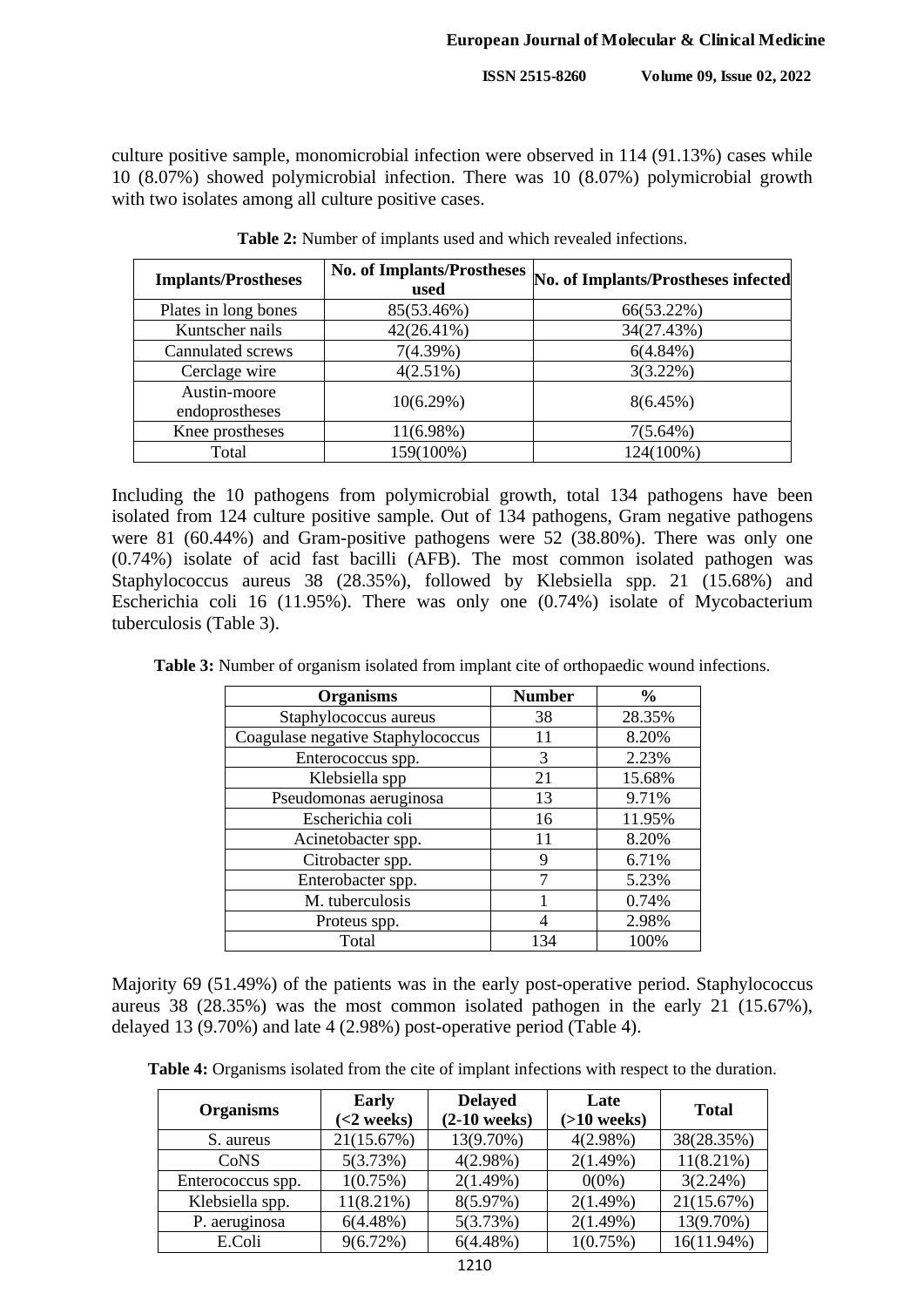| Acinetobacter spp. | $6(4.48\%)$ | $4(2.98\%)$ | 1(0.75%)   | $11(8.21\%)$ |
|--------------------|-------------|-------------|------------|--------------|
| Citrobacter spp.   | 5(3.73%)    | $3(2.24\%)$ | 1(0.75%)   | $9(6.71\%)$  |
| Enterobacter spp.  | $3(2.24\%)$ | $3(2.24\%)$ | 1(0.75%)   | $7(5.22\%)$  |
| Proteus spp.       | 2(1.49%)    | 2(1.49%)    | $0(0\%)$   | $4(2.98\%)$  |
| M. tuberculosis    | $0(0\%)$    | 1(0.75%)    | $0(0\%)$   | $1(0.74\%)$  |
| TOTAL              | 69(51.49%)  | 51(38.06%)  | 14(10.45%) | 134(100%)    |

Most of the Gram-positive isolates were more susceptible to linezolid, vancomycin and tigecycline. The Gram-negative isolates showed maximum susceptibility to imipenem (IPM), cefoperazone-sulbactam (CFS) and piperacillin-tazobactam (PIT) combination of antimicrobial agents (Table 5&6).

**Table 5:** ABST patterns of gram positive bacteria

| Gram positive cocci       | AM |    |    | COT   CIP |    |          | $LZ$ PIT TEJ |    |
|---------------------------|----|----|----|-----------|----|----------|--------------|----|
| S. aureus $(n=38)$        | 56 | 60 |    |           | 46 | $\Omega$ |              |    |
| CoNS $(n=11)$             | 58 | 54 | 68 | 56        | 42 |          |              |    |
| Enterocuccus spp. $(n=3)$ | 33 |    | 22 | 33        | 33 | 66       |              | oo |

| Gram negative bacilli             |    |    |    |    | AMC  CAZ   CFS    COT    CFM    CIP    GEN    PIT    IPM |    |    |    |     |
|-----------------------------------|----|----|----|----|----------------------------------------------------------|----|----|----|-----|
| Klebsiella spp. $(N=21)$          | 47 | 29 | 76 | 48 | 63                                                       | 58 | 62 | 80 | 86  |
| Pseudomonas aeruginosa ( $N=13$ ) | 69 | 48 | 77 | 58 | 52                                                       | 60 | 67 | 76 | 88  |
| Acinetobacter spp. $(N=11)$       | 36 | 62 | 80 | 62 | 63                                                       | 62 | 64 | 74 | 92  |
| E. coli $(N=16)$                  | 36 | 62 | 87 | 52 | 56                                                       | 38 | 77 | 82 | 90  |
| Citrobacter spp. $(N=9)$          | 44 | 57 | 79 | 72 | 56                                                       | 57 | 65 | 82 | 94  |
| Enterobacter spp. $(N=7)$         | 45 | 70 | 86 | 74 | 71                                                       | 62 | 73 | 87 | 96  |
| Proteus spp. $(N=4)$              | 25 | 50 | 75 | 25 | 50                                                       | 50 | 75 |    | .00 |

Table 6: ABST patterns of gram negative bacteria

Out of 134 isolated pathogens, 82 (61.61%) were biofilm producer and 52 (38.35%) were non-biofilm producer. Among biofilm producer, Staphylococcus aureus was most common 24 (18.05%) followed by Klebsiella spp. 13 (9.78%), Escherichea coli 10 (7.52%). By applying chi-square  $(\Psi^2)$  test, p value is found to be 0.99, which indicate insignificant association (Table 7). Out of total 38 isolates of *Staphylococcus aureus*, MRSA strain 11 (28.95%) were detected**.**

**Table 7:** Number of organisms producing biofilm

| <b>Organisms</b>       | <b>Biofilm producer</b> | Non-Biofilm producer | <b>Total</b> |
|------------------------|-------------------------|----------------------|--------------|
| Staphylococcus aureus  | 24 (18.05%)             | 14 (10.52%)          | 38 (28.57%)  |
| CoNS                   | 7(5.28%)                | $4(3.00\%)$          | 11 (8.28%)   |
| Enterococcus spp.      | $2(1.50\%)$             | 1(0.75%)             | 3(2.26%)     |
| Klebsiella spp.        | 13 (9.78%)              | $8(6.01\%)$          | 21 (15.79%)  |
| Pseudomonas aeruginosa | $8(6.01\%)$             | 5(3.76%)             | 13 (9.77%)   |
| E. Coli                | 10 (7.52%)              | 6(4.51%)             | 16 (12.03%)  |
| Acinetobacter spp.     | 7(5.28%)                | $4(3.00\%)$          | 11 (8.28%)   |
| Citrobacter spp.       | 5(3.76%)                | $4(3.00\%)$          | 9(6.76%)     |
| Enterobacter app       | $4(3.00\%)$             | 3(2.26%)             | 7(5.26%)     |
| Proteus spp.           | $2(1.50\%)$             | $2(1.50\%)$          | $4(3.00\%)$  |
| Total                  | 82 (61.65%)             | 51 (38.35%)          | 133 (100%)   |

Out of 81 Gram negative isolates, ESBL (Extended spectrum β-lactamase) producing strain were 39 (48.14%). *Klebsiella spp.* 12 (14.82%) was the most common ESBL producer, followed by *Escherichea coli* 9 (11.11%) and *Pseudomonas aeruginosa* 7 (8.64%). From this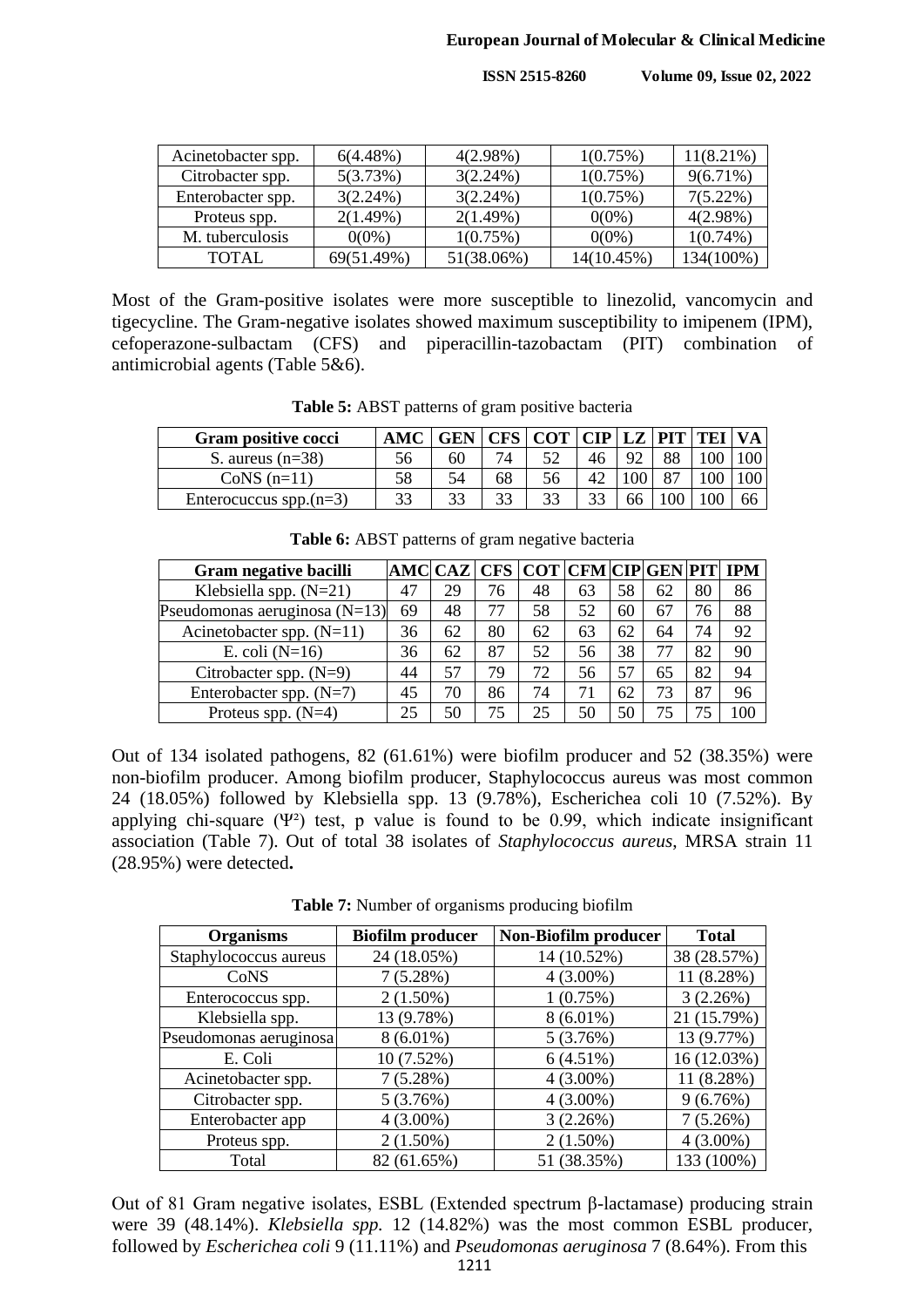table it has been seen that there is no significant difference (Pearson chi-square  $(\Psi^2)$  value 5.314; p value 0.5) of occurrence of ESBL producing organism in different infected orthopaedic implant studied (Table 8).

| <b>Organisms</b>   | <b>ESBL</b> producer | <b>ESBL</b> non-producer | <b>Total</b> |
|--------------------|----------------------|--------------------------|--------------|
| Klebsiella spp.    | 12(14.82%)           | $9(11.11\%)$             | 21(25.93%)   |
| E. coli            | $9(11.11\%)$         | $7(8.64\%)$              | 16(19.75%)   |
| P. aeruginosa      | $7(8.64\%)$          | $6(7.41\%)$              | 13(16.05%)   |
| Acinetobacter spp. | 5(6.13%)             | $6(7.41\%)$              | 11(13.58%)   |
| Citrobacter spp.   | 3(3.70%)             | $6(7.41\%)$              | $9(11.11\%)$ |
| Enterobacter spp.  | 1(1.23%)             | $6(7.41\%)$              | $7(8.64\%)$  |
| Proteus spp.       | 2(2.47%)             | 2(2.47%)                 | $4(4.94\%)$  |
| Total              | 39 (48.14%)          | 42 (51.86%)              | 81(100%)     |

**Table 8:** Number of organism producing ESBL

Out of total 81 Gram negative isolates, 17 (20.99%) were MBL producer. *Klebsiella* spp*.* 6 (7.41%) was most common MBL producer followed by *Pseudomonas aeruginosa* 3 (3.70%) and *Escherichea coli* 3 (3.70%). From this table it has been seen that there is no significant difference (Pearson chi-square (Ψ²) value 2.123; df 6; p value 0.908) of occurrence of MBL producing organism in different infected orthopaedic implant studied (Table 9). Out of total Enterococcus faecalis (3) isolates, 2 (66.67%) were vancomycin sensitive while 1 (33.33%) was vancomycin resistant (VRE). Obesity (38.71%) was found to be most common risk factor followed by diabetes (29.84%) and hypertension (22.58%).

| <b>Organisms</b>   | <b>MBL</b> producer | <b>Non-MBL</b> producer | <b>Total</b> |
|--------------------|---------------------|-------------------------|--------------|
| Klebsiella spp.    | $6(7.41\%)$         | 15(18.52%)              | 21(25.93%)   |
| E. coli            | 3(3.70%)            | 13(16.05%)              | 16(19.75%)   |
| P. aeruginosa      | 3(3.70%)            | 10(12.35%)              | 13(16.05%)   |
| Acinetobacter spp. | 2(2.47%)            | $9(11.11\%)$            | 11(13.58%)   |
| Citrobacter spp.   | 2(2.47%)            | $7(8.64\%)$             | $9(11.11\%)$ |
| Enterobacter spp.  | 1(1.23%)            | $6(7.41\%)$             | $7(8.64\%)$  |
| Proteus spp.       | $0(0\%)$            | $4(4.94\%)$             | $4(4.94\%)$  |
| Total              | $(20.99\%)$         | 64(79.01%)              | 81(100%)     |

**Table 9:** Number of organisms producing MBL

## **Discussion**

Orthopaedic implant surgery has become one of the commonest orthopaedic operation, because of the success of this procedure and aims is to alleviate pain, restoring function and to improve mobility  $[Goe], 2006]$ <sup>[15]</sup>. In spite of great advance in antimicrobial therapy, Orthopaedic implant site infection are the major cause of treatment failure and morbidity in patients. This present study was undertaken to review the spectrum of microorganisms, impact of implants on infection, biofilm formation and antimicrobial susceptibility and resistance pattern in orthopaedic implant site infection. This study was conducted in the Department of Microbiology, S.C.B. Medical and Hospital, Cuttack, from September 2015 to August 2017, in 159 clinically suspected cases of Orthopaedic implant site infection. The purpose of the study was to isolate the microorganisms causing orthopaedic implant site infections and to know their abilities to produce biofilm. In the current era of decreased susceptibility or antibiotic resistance, it was also very important to emphasize and estimate the resistance pattern with reference to MRSA, VRE, ESBL, MBL production.

In the present study, the prevalence of Orthopaedic implant site infection from clinically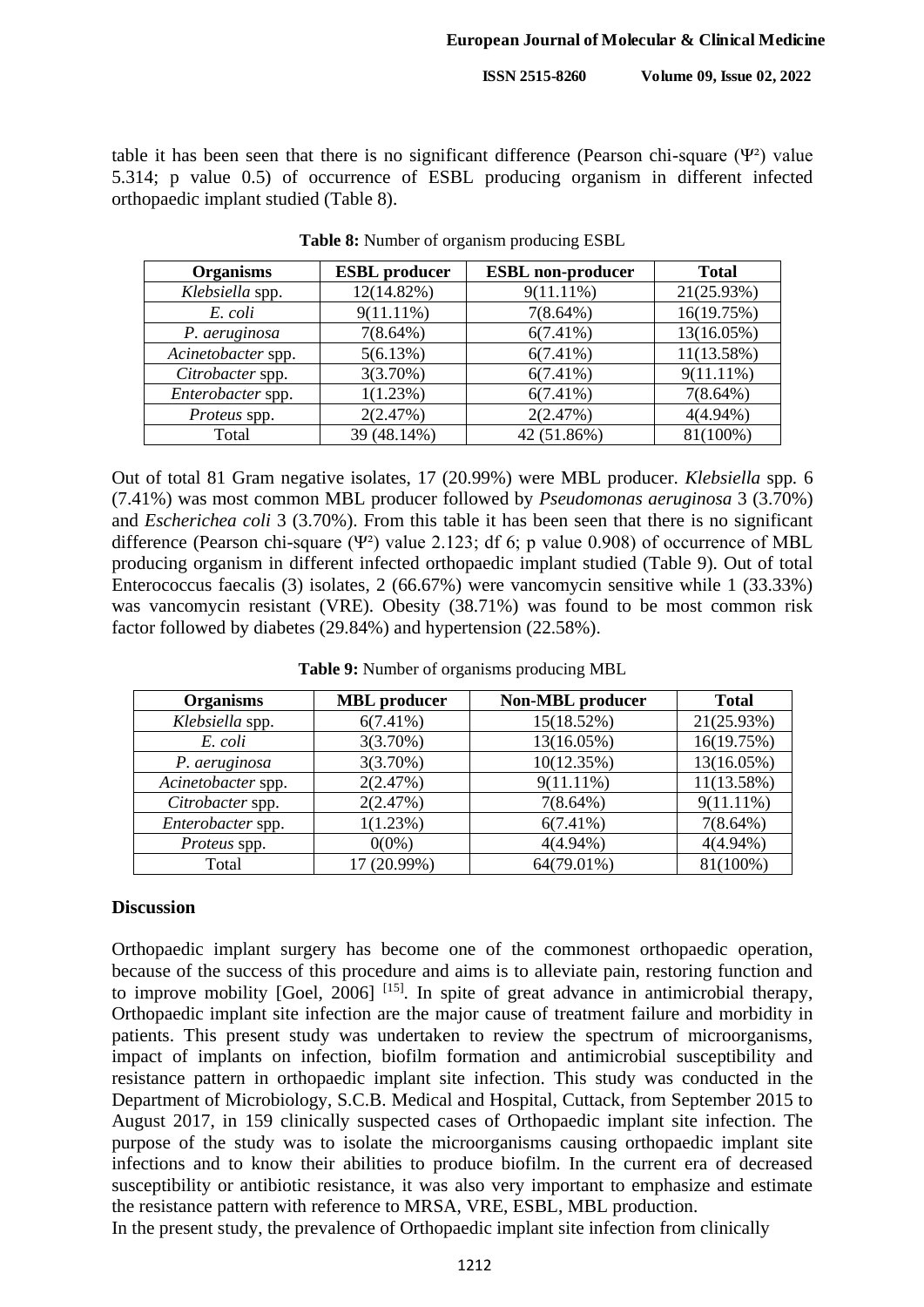suspected cases observed was 77.98% [Table-1]; which is less when compared to other studies where Anisha Fernandez, *et al*. (2013) reported 84%. Khosravi, *et al*. (2009) and Vishwajith, *et al*. reported the culture positivity of 93.9% and 94.89% respectively. In another study conducted by Zimmeli, *et al*. (2004) reported 89% culture positivity. However, Gomez, *et al*. (2003), who reported the prevalence 60%. Various other studies also have been conducted in different parts of the world including India, to find out the prevalence of Orthopaedic implant site infection and has been found to vary widely from 60% to 95%. This wide range of result is probably due to under reporting and misdiagnosis of cases.

In our study, majority of the patients belonged to the age group of 31-40 year (42.76%) followed by 41-50 years (24.52%) [Table 2]. Out of 124 culture positive cases, majority 56  $(35.22%)$  were in the age group of 31-40 and 30 (18.86%) were in the age group 41-50 year. This is in accordance to the studies done by Roopa Shree S, *et al*. (2015), who also reported that the implant infection is commonly seen in the age group of 31-50 years. This may be because persons of these age groups mostly go out for their daily work and have increased risk to sustain Road Traffic Accidents (RTA).

In this study, out of 159 clinically suspected orthopaedic implant site infection cases, 105 (66.04%) were male and 54(33.96%) were female in total and among all laboratory confirmed orthopaedic implant site infection cases, 81 (50.95%) were male and 43(27.04%) were female (p value 0.87; chi-square value 0.024). Male to female ratio was found to be 1.8:1. [Table 3]. This is less than the study done by Roopa Shree S, *et al.* (2015), who reported 86.95% male and 13.04% female. It was observed that males were more than females, this may be because of the fact that most of the orthopaedic implant surgeries are followed in orthopaedic OTs due to road traffic accident where patients had fractures associated with extensive tissue damage, hematoma formation and wound contamination which was a risk factor for developing infection.

In the present study, out of total 159 implants which were used in clinically suspected cases of infected orthopaedic implants, plates in long bones i.e. 85 (53.46%) and Kuntscher nails i.e. 42 (26.41%) was the commonest orthopaedic implant device [Table 4]. A study conducted by Onche I, *et al*. (2004) also reported, plates in long bones (56.7%) and Kuntscher nails (23.6%) as most commonly used orthopaedic implant devices.

Out of 124 culture positive cases, monomicrobial infection were 114 (91.13%) while 10 (8.07%) were polymicrobial infection with two isolates [Table 5]. This observation was in accordance with the study conducted by Roopa Shree S, *et al*. (2015) and Onche I, *et al*. (2004) who observed the similar type of findings.

Our study showed that Gram negative isolates were more 81 (60.44%) than Gram positive isolates 52 (38.80%). One acid fast bacilli (0.74%) which was detected from the spine (L1- L2) [Table 6]. These findings of distribution were similar to the findings of Khosravi, *et al*. (2009), who reported Gram positive and Gram negative organism 33.5% and 64.5% respectively but contradicted to Gomez, *et al*. (2004), who reported 60.6% and 33.3% respectively, probably due to different nosocomial pathogens present in our operating rooms.

In this study, total 134 pathogens have been isolated from 124 culture positive cases, including the 10 polymicrobial isolates. *Staphylococcus aureus* 38 (28.35%) was the most commonly isolated pathogen from orthopaedic implant site infected cases, followed by CoNS 11 (8.20%) and *Enterococcus species* 3 (2.23%). Among Gram negative isolates, *Klebsiella species* 21 (15.68%), *Escherichia coli* 16 (11.95%), *Pseudomonas species* 13 (9.71%), *Acinetobacter species* 11 (8.20%), *Citrobacter species* 9 (6.71%), *Enterobacter species* 7 (5.23%) and *Proteus species* 4 (2.98%). One *Mycobacterium tuberculosis* (0.74%) was also isolated from spine (L1-L2) [Table 7]. *Staphylococcus aureus* (28.35%) was the predominant pathogens isolated followed by *Klebsiella spp.* (15.68%), which correlates with Khosravi, *et al*. (2009) who reported *Staphylococcus aureus* (22%) and *Klebsiella spp*. (16%). A similar study conducted by Jain, *et al.* (2014) and Khan MS, *et al.* (2008), have seen *Staphylococcus*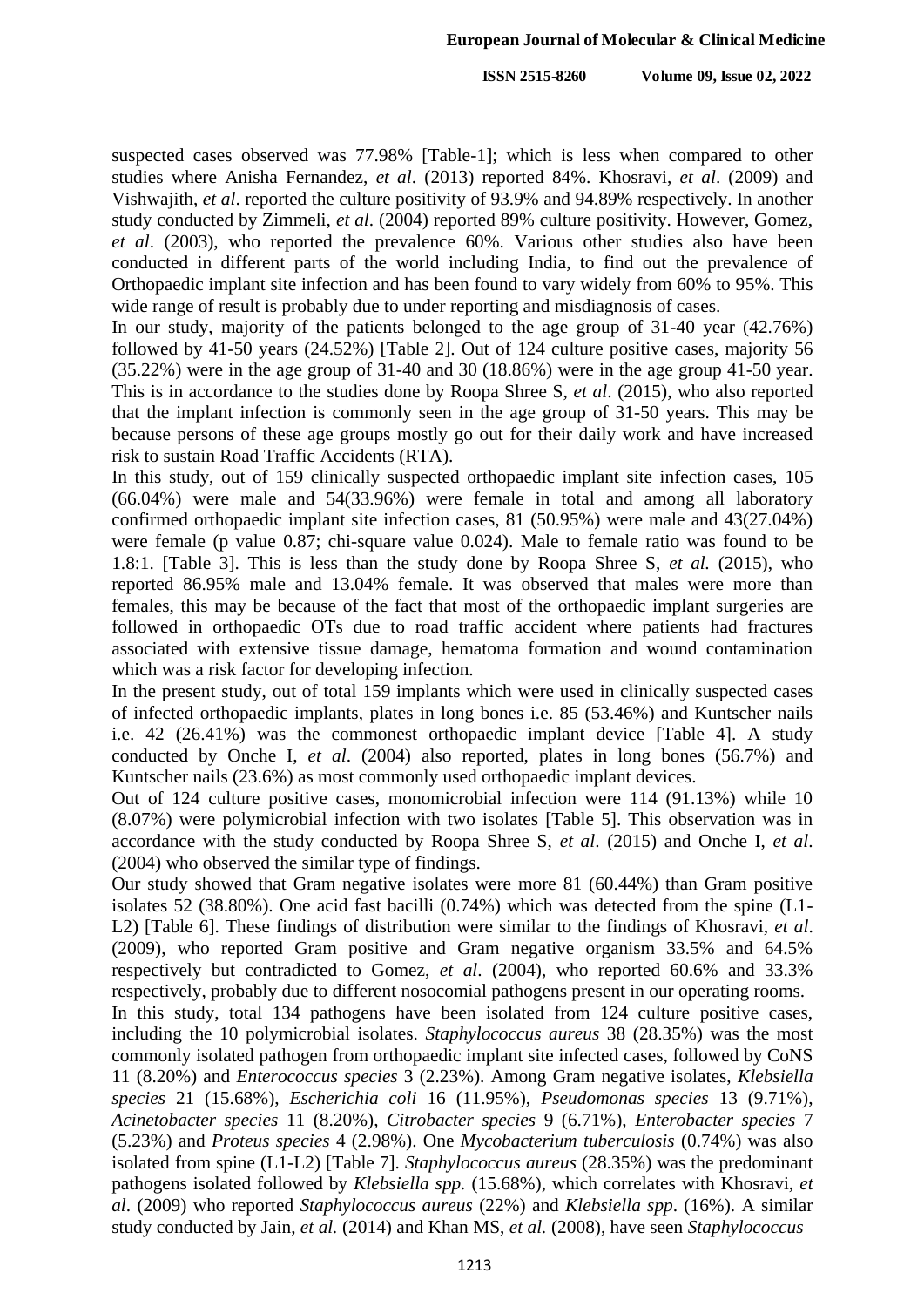*aureus* (26.6%) and *Klebsiella species* (16.6%). Other studies like Anisha Fernandez, *et al.* (2013) and Lakshminarayana SA, *et al*. (2015), also reported the similar frequency of isolated pathogens. The different types of isolated bacteria and the relative rates of each isolation may vary from one hospital study to another  $[16-21]$ . There was 10 (8.07%) polymicrobial growth with two isolates among all culture positive cases [Table 8].

In our study, out of total 124 culture positive cases, majority 69 (51.49%) of the patients presented with early infection followed by delayed 51(38.06%) and late 14 (10.45%) [Table 9]. In study conducted by Roopa Shree S, *et al*. (2015) observed 54.35% of infection within 2 weeks (early) following operation, 26.01% presented between 2-10 weeks (delayed) and 19.56% after 10 weeks (late) of operation. Khosravi, *et al*. (2009), who reported onset of infection as 72.9% early, 22.6% delayed and 4.5% late in post-operative period. This high prevalence of early infection in this study, may be related to inadequate disinfection procedure to eliminate microorganisms from the environment and contamination of surgical instrument. Additionally, trauma and fracture fixation using metallic implants may produce structural and functional damage to the local host tissue causing devascularisation, malperfusion, disturbance of endothelial permeability, hypoxia, acidosis, haematoma, edema and increased intra-compartmental pressure. This may result in an impaired humoral and cellular immune competence (Valenziano, *et al*. 2002). On a local level it may decrease resistance to the pathogenic microbiological load with subsequent manifestation of infection in the traumatized tissue and put the patients at a higher risk of early infection.

The antimicrobial susceptibility pattern revealed a high level multidrug resistance in Gram positive and Gram negative isolates. Gram positive isolates were mostly sensitive to linezolid, vancomycin, teicoplanin and piperacillin-tazobactam combination. We have found in our study that most of the Gram positive bacteria showed decreased susceptibility to commonly used antibiotics. *Staphylococcus aureus* were mostly susceptible to linezolid (92%) and piperacillin-tazobactam combination (88%), cefoperazone-sulbactam combination (74%), vancomycin and teicoplanin each with 100% susceptibility. CoNS were mostly susceptible to piperacillin-tazobactam combination (87%) and linezolid, vancomycin, teicoplanin each were 100% susceptible. *Enterococcus spp* were 100% susceptible to piperacillin-tazobactam combination and teicoplanin [Table 10-A]. The high level of resistance pattern may be due to increased rate of biofilm production, MRSA and VRE. Hence, vancomycin, linezolid, piperacillin-tazobactam combination and teicoplanin can be considered as an important drug in the regimen for treatment of orthopaedic implant site infection, especially in setting with high resistance to other antibiotics.

Current study revealed that all Enterobacteriaceae isolates were most commonly susceptible to imipenem, followed by piperacillin-tazobactam and cefoperazone-sulbactam combination. Most of the Enterobacteriaceae showed decreased susceptibility to commonly used antimicrobial agents i.e. amoxy-clav, cotrimoxazole, ceftazidime [Table 10-B]. These high level of resistance pattern to the antibiotics was probably due to the increased ability of bacteria to produce biofilm, ESBL and MBL.

In our study, 82 (61.65%) isolates were biofilm producer among which *Staphylococcus aureus* 24 (18.05%) was predominant pathogen, followed by *Klebsiella spp.* 13 (9.78%), *Escherechia coli* 10 (7.52%), *Pseudomonas aeruginosa* 8 (6.01%), CoNS 7 (5.28%), *Acinetobacter spp.*7 (5.28%), *Citrobacter spp.* 5 (3.76%), *Enterobacter spp.* 4 (3.00%), *Enterococcus spp.* and *Proteus spp.* each with 2 (1.50%) [Table 11]. This biofilm production explains the longer duration of antimicrobial therapy and longer hospital stay in our patients leading to increased cost, morbidity, treatment failure, implant removal and revision surgeries. Roopa Shree S, *et al*. (2015), reported 72% biofilm producer in which Staphylococcus aureus was also the predominant pathogen. Biofilm producing bacteria are responsible for many recalcitrant infections and are notoriously difficult to eradicate. They exhibit resistance to antibiotics by various methods like restricted penetration by antibiotics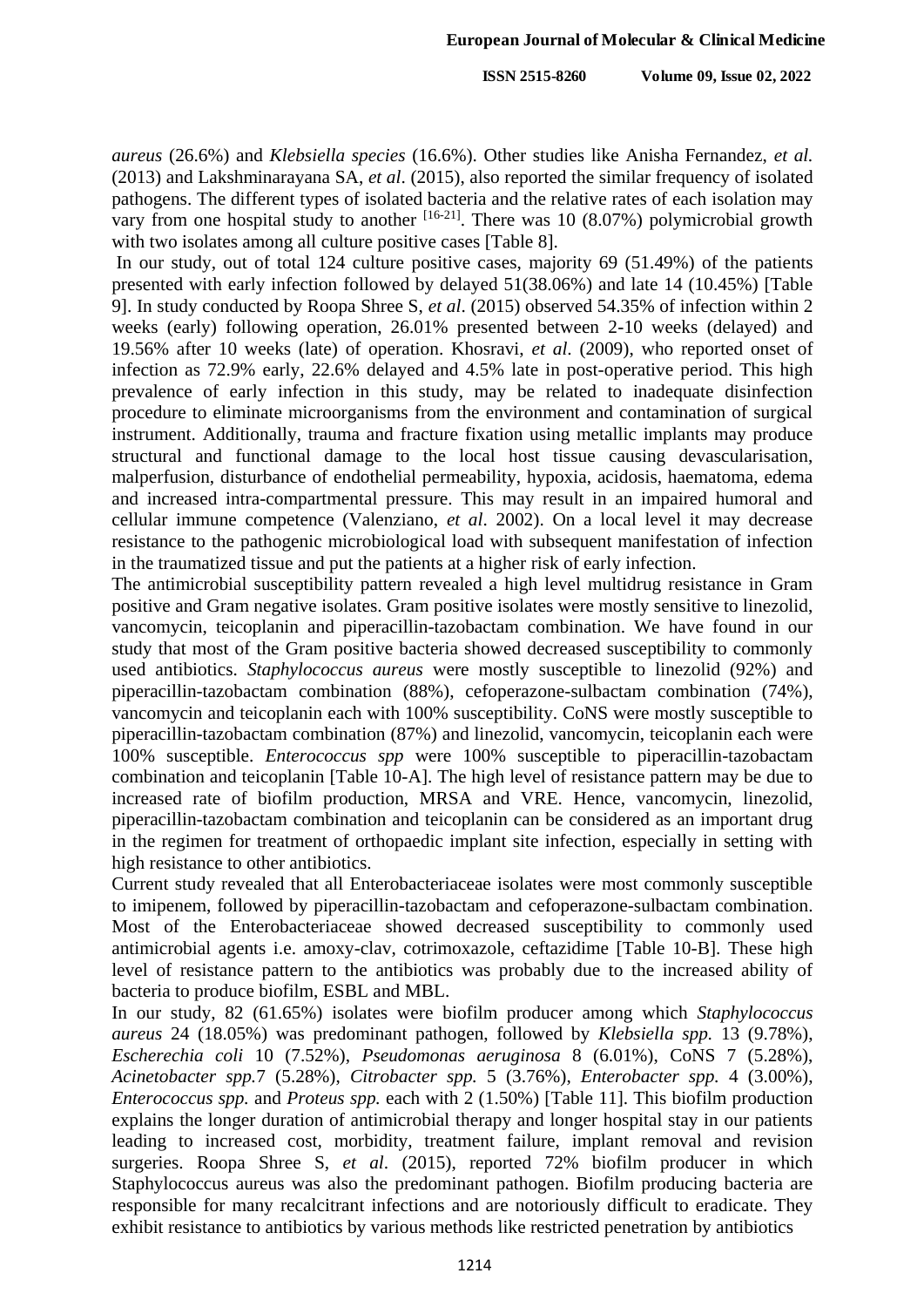into biofilm, decreased growth rate and expression of resistance genes [Kim L, *et al*.].

Our study showed MRSA (28.95%) [Table 12] which is similar to the study conducted by Sonawane, *et al*. (2010) and Goel, *et al*. (2013) who reported MRSA 27.85% and 30% respectively. In other study, which is conducted by Jain, *et al*. (2014) and Satya Chandrika V, *et al*. (2014) also have observed MRSA 40% and 64% respectively, thus indicating the increasing prevalence of MRSA. The incidence of Methicillin Resistant Staphylococcus aureus (MRSA) in India ranges from 30-70%. The incidence of nosocomial infections which are caused by MRSA continues to increase; therefore, the importance of their detection, especially for treatment and epidemiological purposes [22].

In this study, three isolates of *Enterococcus faecalis* were isolated. Out of these, 1 (33.33%) were vancomycin resistant while 2 (66.67%) were sensitive to vancomycin by vancomycin agar screen method [Table 15]. This is in accordance with the study done by Vidyasagar K, (2012) who reported VRE positivity 29% and vancomycin sensitive Enterococci 71% by vancomycin agar screen method.

ESBLs are increasingly reported worldwide but emerged more during the last decades in species of Enterobacteriaceae and their prevalence reach alarming rates [23, 24, 25]. Infection caused by such pathogens often limit the therapeutic options and cause treatment failure  $[23, 24, 24]$ 

26]. Our study showed 39 (48.14%) ESBL producing pathogens, among which *Klebsiella spp.* 12 (14.82%) was predominant pathogen, followed by *Escherichea coli* 9 (11.11%), *Pseudomonas aeruginosa* 7 (8.64%), *Acinetobacter spp*. 5 (6.13%), *Citrobacter spp.* 3(3.70%), *Proteus spp.* 2 (2.47%), *Enterobacter spp.* 1 (1.23%) [Table 13]. In another study conducted by Anisha Fernandes, *et al*. (2013) who reported 31.7% while Chandrika V, *et al*. (2014) reported 60% ESBL producing Gram negative bacteria.

We have found 17 (20.99%) MBL producing isolates and *Klebsiella spp.* 6 (7.41%) was the most common. Other MBL producing isolates were *Escherichea coli* and *Pseudomonas aeruginosa* each with 3 (3.70%), *Acinetobacter spp.* and *Citrobacter spp.* each with 2(2.47%) and *Enterobacter spp.* 1(1.23%) [Table 14]. This is comparatively less, when compared with Roopa Shree S, *et al.* (2015), who reported 27.27% MBL producing Gram negative pathogens.

MBL producing isolates showing significant problem in hospitals, which is associated with higher morbidity and mortality. With increasing isolation of ESBL producing isolates in the hospital setting necessitating the use of carbapenems, the problem of MBL production is also increasing. Moreover, given the fact that MBLs will hydrolyse all classes of β-lactams and that we are several years away from the development of a safe therapeutic antibiotics; their continued spread would be a clinical disaster. Since these organisms also carry other multidrug resistance genes and the viable treatment option remains the potentially toxic polymyxin B and colistin [Livermore D M, 2000].

In the present study, different types of implant and prostheses were used in the orthopaedic implant patients. Plates in long bone 66 (54.07%) was most commonly used implant, followed by Kuntscher nails (26.41%), cannulated screw (4.39%), cerclage wire (1.88%), Austin-Moore endoprostheses (6.29%) and knee prostheses (6.98%)[Table 4 ]. Muhammad Salman, *et al*. (2014) reported culture positivity in tibial plating (52.94%), humerus plating (35.29%) and Austin-Moore prostheses (11.76%).

In our study, Obesity (38.71%) was the common risk factor associated with orthopaedic implant site infection followed by diabetes (29.84%). Other risk factors were hypertension (22.58%), alcohol (20.16%), smoking (21.77%), anaemia (18.55%) and old age (7.25%). Anaemia was mostly seen in female patients [Table 16]. Roopa Shree S, *et al.* (2015), mentioned the diabetes (15.21%), hypertension (10.87%), old age (21.73%) and Ta Wei Kevin Kok, *et al*. (2016) reported diabetes (40.4%) and smoking (54.5%) as risk factor commonly associated with orthopaedic implant site infection.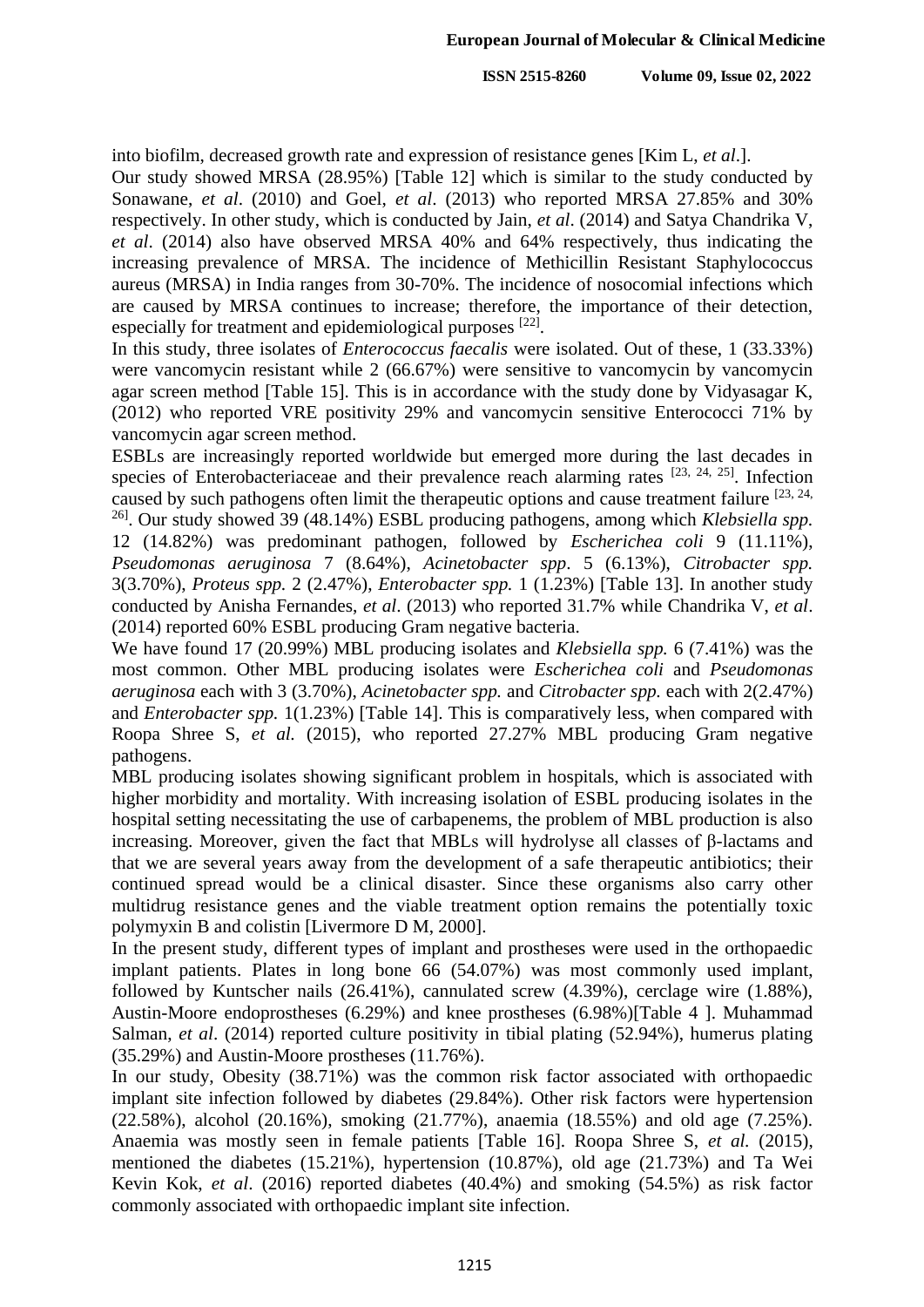#### **Conclusion**

The adverse outcome of orthopaedic implant site infection can be associated with significant morbidity, revision surgery, high cost, and even mortality. The patient's functional status may also be adversely affected by an orthopaedic implant site infection. Considering the grave scenario of antibiotic resistance in our country, it is high time that all clinical laboratories start detecting the resistant profile routinely and accurately. Hence, the need is to provide timely accurate diagnosis and management of the patients and accordingly to bring out profound positive change. High rate of antimicrobial resistant were orbserved in our study. Many factors must be considered like previous antibiotic therapy, knowledge of most common positive organism causing infection orthopaedic implant and their antimicrobial sensitivity profile. A strict adherence to the antibiotic policy and multidisciplinary collaboration involving the orthopaedic surgeon, infection diseases specialist and Microbiologists will reduce the incidence of orthopaedic implants site infection.

## **References**

- 1. Vishwajith, Anuradha K, Venkatesh D, Evaluation of Aerobic Bacterial Isolates and its Drug Susceptibility Pattern in Orthopaedic Infections, Journal of Medical Science and Clinical Research. 2014;2 (6):1256-1262.
- 2. Hauser CJ, Adams CA Jr, Eachempati SR. Council of the Surgical Infection Society. Surgical infection society guideline: Prophylactic antibiotic use in open fractures: an evidence-based guideline. Surg Infect (Larchmt). 2006;7:379-405.
- 3. Anisha Fernandes, Meena Das, The Microbiological Profiles of Infected Prosthetic Implants with an Emphasis on the Organisms which form Biofilm. Journal of Clinical and Research. 2013;7(2):219-223.
- 4. Andrej Trampuz, Andreas F. Widmer, Infections associated with Orthopedic Implant, CurrOpin Infect Dis. 2006;19:349-356.
- 5. McGraw JM, Lim EV. Treatment of open tibial-shaft fracture: external fixation and secondary intramedullary nailing. J Bone Joint Surg Am. 1988;70:900-11.
- 6. Obremskey WT, Bhandari M, Dirschl DR, *et al*. Internal fixation versus arthroplasty of comminuted fractures of the distal humerus. J Orthop Trauma. 2003;17:463-65.
- 7. Perren SM. Evolution of the internal fixation of long bone fractures: the scientific basis of biological internal fixation: choosing a new balance between stability and biology. J Bone Joint Surg Br. 2002;84:1093-110.
- 8. Raahave D. Postoperative wound infection after implant and removal of osteosynthetic material. Acta Orthop Scand. 1976;47:28-35.
- 9. Rajkumari N, Gupta AK, Mathur P, Trikha V, Sharma V, Farooque K, *et al*. Ou tcomes of surgical site infections in orthopaedic trauma surgeries in developing countries: Pitfalls in health care. J Postgrad Med. 2014;60:254-9.
- 10. Villanova PA. Performance standards for antimicrobial disc susceptibility tests. In:National Committee for Clinical Laboratory Standards. Approved standards. 7th edn. National Committee for Clinical Laboratory Standards, 2000, M2-A7.
- 11. Betty AF, Daniel FS, Alice SW. (Editors) Staphylococcus, Micrococcus and Similar Organisms, Chapter 19. In: Baily and Scott's Diagnostic Microbiology, 11th edn. (Mosby Inc: St. Louis), 2002, 284p.
- 12. Forbes BA, Sahm DF, Weissfeld AS. Overview of bacterial identification methods and strategies. Bailey and Scott's Diagnostic Microbiology. 12th ed. Missouri: Mosby Elsevier, 2007, 218-47p.
- 13. Collee JG, Miles RS, Watt B. Tests for identification of bacteria. In: Colle JG, Fraser AG, Marimon BP, Simmons A, editors. Mackie and McCartney Practical Medical